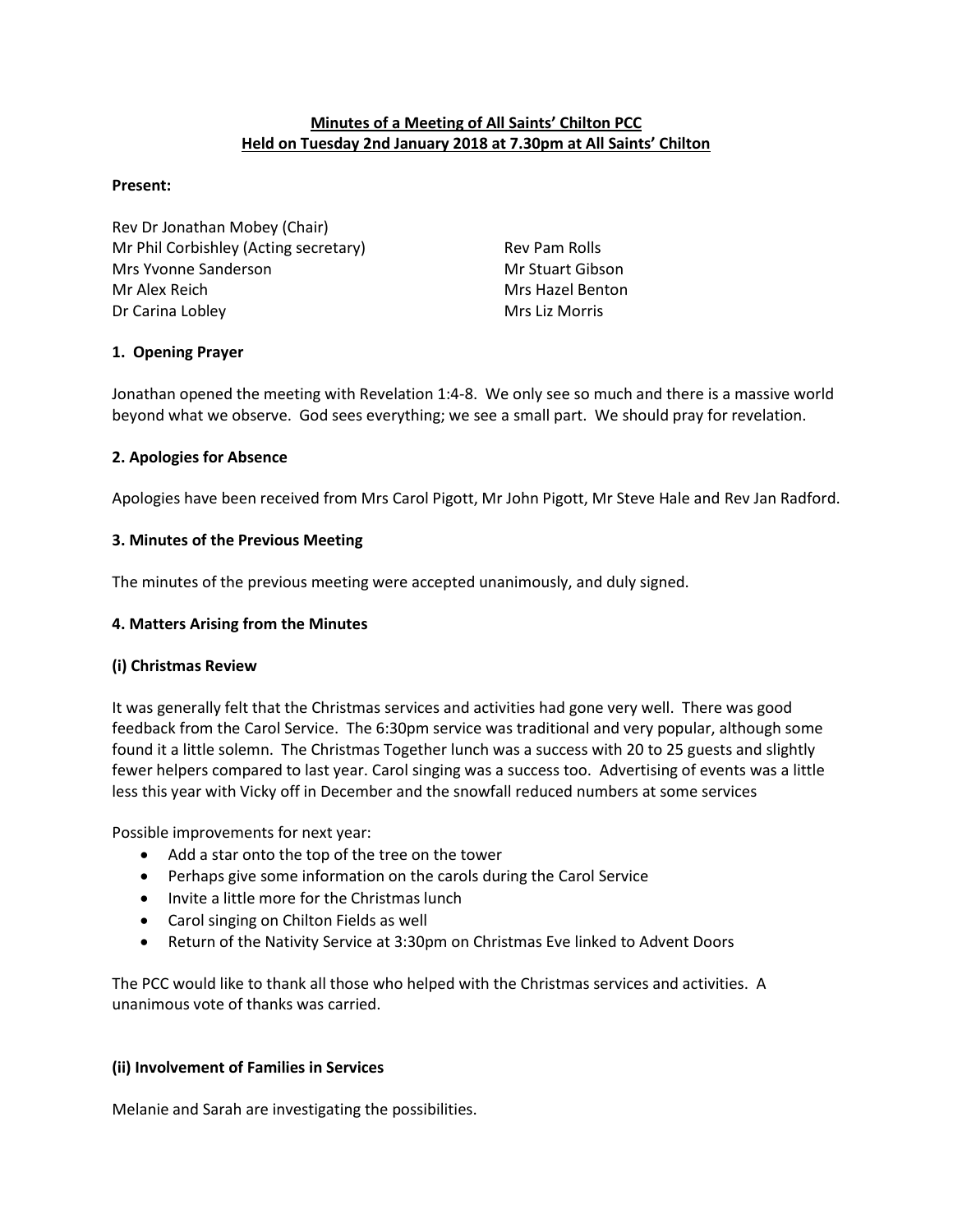## **(iii) Laptop, Sound and Vision**

Stuart has upgraded the broadband package for less cost than the current package.

There is the desire to allow the presenter to advance slides, however not all presenters may want to.

The option of the laptop being moved downstairs was discussed.

#### **5. Committee Reports**

#### **(i) Finance**

#### **(a) Finance report and revenue account**

A draft of the Financial Statement for 2017 was circulated.

- The Parish Share has been paid plus the extra asked for.
- The Science and Faith fund still has £473.12; the monthly discussion group is continuing though
- The General Fund may have a deficit of approximately £3000

The PCC would like to thank Stuart for his efforts in assembling the accounts and providing them so punctually.

### **(b) Budget**

A budget for 2018 has been prepared and circulated. The budget includes village hall hire for Pebbles, continuation with CAP and the fabric budget from Andrew. The outreach budget needs more control than last year and this shall be communicated to those who spend it.

## **The PCC shall aim to meet the Deanery figure for the Parish Share, approximately £24,000**

Proposed Stuart, Yvonne seconded, unanimously approved

#### **(c) Missions Giving**

All missions giving has been paid other than for Christine Perkins, whom Stuart is to contact.

## **(ii) Fabric Report**

Andrew Hayes had circulated a comprehensive report on the Fabric situation.

Additional help needed to do some of the jobs, which should be included in the newssheet / chronicle. Andrew to be asked for specific appeals.

The PCC would like to extend many thanks to Andrew for the large number of jobs completed. We are highly appreciative of the very detailed and dedicated work of the fabric committee.

Pam to draft a letter to West House from the Church Wardens, including the proposal that the wall be demolished.